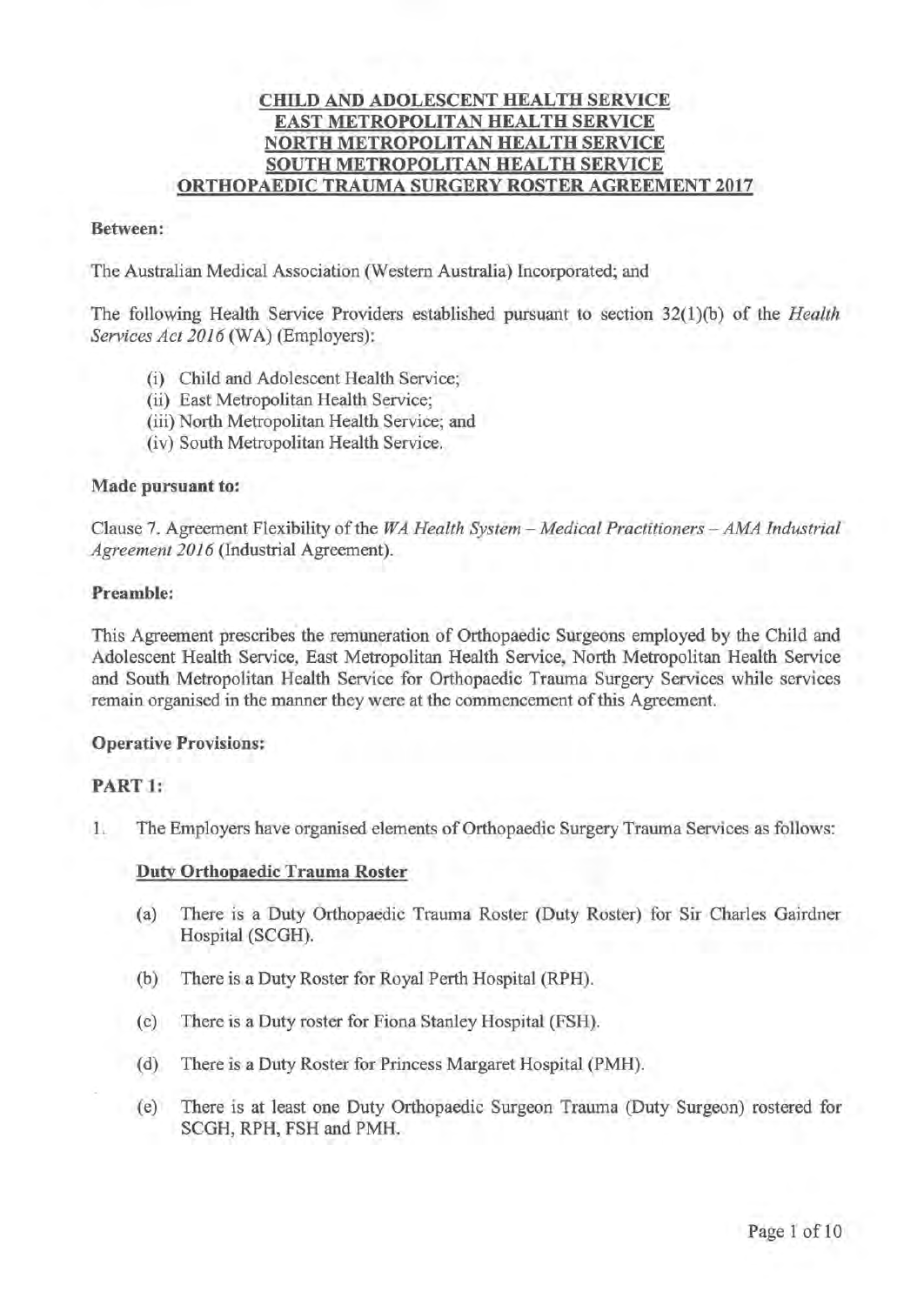(f) The Duty Rosters, on days other than Public Holidays are:

| Duty Shift | Shift     | Start   | Shift     | End     |
|------------|-----------|---------|-----------|---------|
|            | Monday    | 8:00 AM | Monday    | 6:00 PM |
|            | Tuesday   | 8:00 AM | Tuesday   | 6:00 PM |
|            | Wednesday | 8:00 AM | Wednesday | 6:00 PM |
|            | Thursday  | 8:00 AM | Thursday  | 6:00 PM |
|            | Friday    | 8:00 AM | Friday    | 6:00 PM |

(g) The Duty Rosters do not operate on weekends or Public Holidays.

### **On Call Orthopaedic Trauma Roster**

- (h) There is one On Call Orthopaedic Trauma Roster (On Call Roster) for SCOH and one for RPH and one for PMH and one for FSH.
- (i) There is at least one On Call Orthopaedic Surgeon Trauma (On Call Surgeon) rostered on call for SCOH and one for RPH and one for PMH and one for FSH.
- G) Additional Surgeons are rostered On Call for SCOH and for RPH where the workload requires.

| Shift Number | Shift     | <b>Start</b> | Shift     | End     |
|--------------|-----------|--------------|-----------|---------|
|              | Monday    | 6:00 PM      | Tuesday   | 8:00 AM |
|              | Tuesday   | 6:00 PM      | Wednesday | 8:00 AM |
|              | Wednesday | 6:00 PM      | Thursday  | 8:00 AM |
|              | Thursday  | 6:00 PM      | Friday    | 8:00 AM |
|              | Friday    | 6:00 PM      | Saturday  | 8:00 AM |
| 6            | Saturday  | 8:00 AM      | Saturday  | 6:00 PM |
|              | Saturday  | 6:00 PM      | Sunday    | 8:00 AM |
| 8            | Sunday    | 8:00 AM      | Sunday    | 6:00 PM |
| 9            | Sunday    | 6:00 PM      | Monday    | 8:00 AM |

(k) The On Call Rosters are:

- (1) Each of the On Call Rosters operates separately.
- (m) On Call Surgeons are not ordinarily rostered On Call on more than one On Call roster at a time.
- 2. Provided that from the date Perth Children's Hospital (PCH) is added to the Duty Orthopaedic Trauma Roster and the On Call Orthopaedic Trauma Roster, this Agreement shall not apply at PMH and shall apply at PCH.
- 3. An entitlement under the Industrial Agreement to elect Arrangement A or Arrangement Bis not changed by this Agreement.
- 4. Unless otherwise prescribed herein an entitlement to all professional development, professional expenses, private practice income and private practice cost allowances payable under the Industrial Agreement is not changed by this Agreement.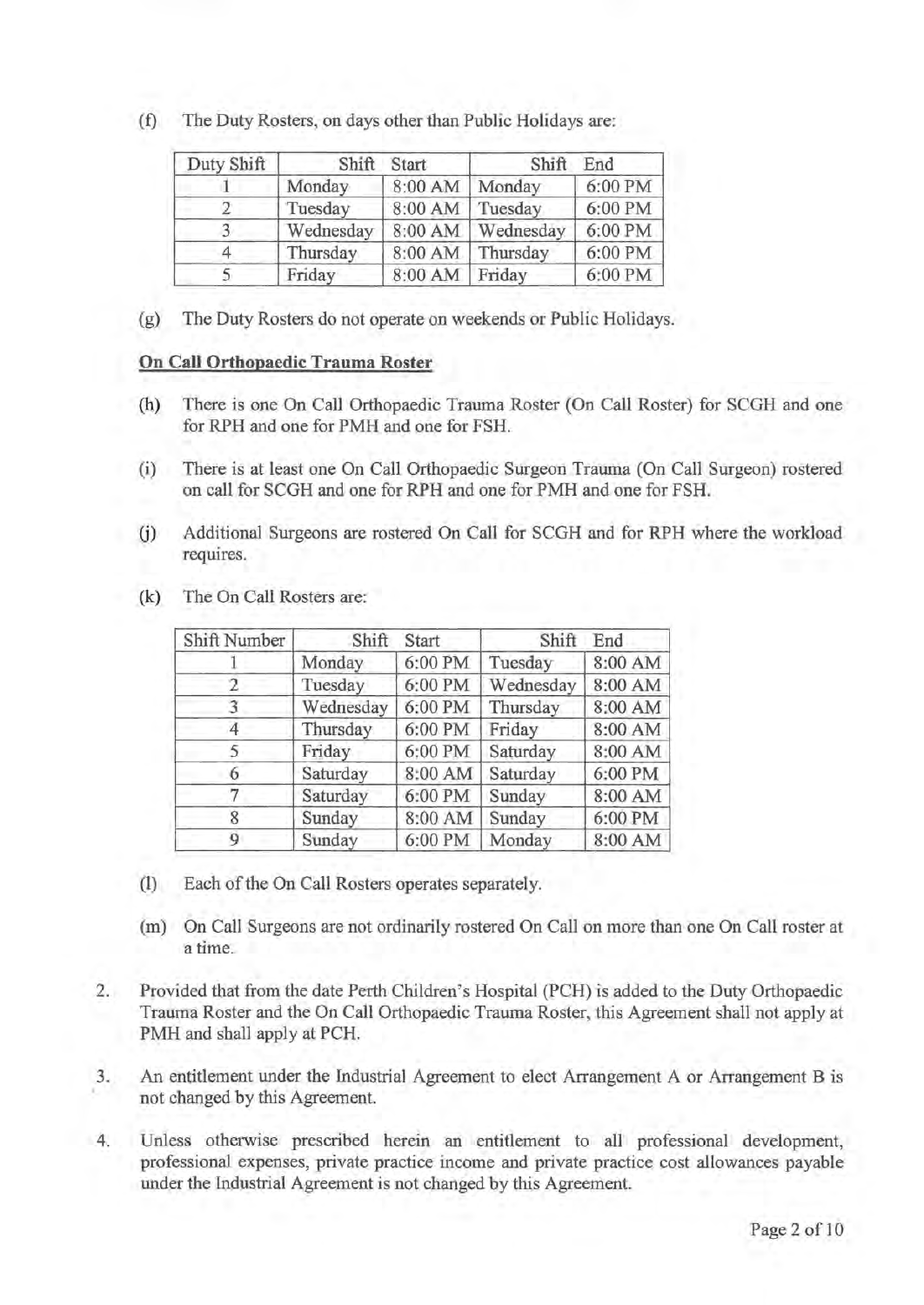- 5. Clause 22. Hours of the Industrial Agreement provides:
	- *(1) Practitioners are engaged on a no-fixed hours basis consistent with professional practice and are rostered accordingly.*
	- *(2) (a) The ordinary full time professional commitment is an average of 40 hours per week and shall be rostered in accordance with health service needs and may be rostered over less than five days per week.*
- 6. Clause 23. Sessional Practitioners of the Industrial Agreement provides:
	- *(1) Sessional Practitioners are part-time practitioners appointed for a specified number of sessions per week and are rostered accordingly.*
	- *(2) (a) One session is equal to one tenth of a full-time professional commitment and can be a continuous working period or be made up of any combination of part sessions.*
- 7. This Agreement provides for the professional commitment of:
	- (i) Sessional Practitioners to be acquitted as a combination of a number of rostered 10 hour fixed shifts as Duty Surgeon and a number of ordinary no fixed hours sessions.
	- (ii) Full-time and Part-time Practitioners to be acquitted as a combination of rostered 10 hour fixed shifts as Duty Surgeon and a balance of ordinary no fixed hours.
- 8. A Practitioners professional commitment includes elective, outpatients, pre operative, teaching, non clinical and trauma sessions.
- 9. This Agreement does not replace the Industrial Agreement but to the extent of any inconsistency this Agreement overrides the Industrial Agreement.
- 10. For the purposes of Clause 29 Private Practice Arrangement B of the Industrial Agreement, and without prejudice to any future Agreements 100% of private practice earnings shall be retained by the Practitioner for the life of this Agreement.
- 11. The Employer has determined, for the purposes of Clause 29 Private Practice Arrangement B of the Industrial Agreement and without prejudice to any future determination which may or may not be recorded in an agreement that replaces this Agreement, that the prescribed facilities charge will be nil for the life of this Agreement.
- 12. This Agreement commences on the date it is signed by the parties and the Agreement remains in force whilst the Industrial Agreement continues to apply, provided that nothing shall prevent the parties agreeing in writing to amend or replace this Agreement during the life of the Industrial Agreement.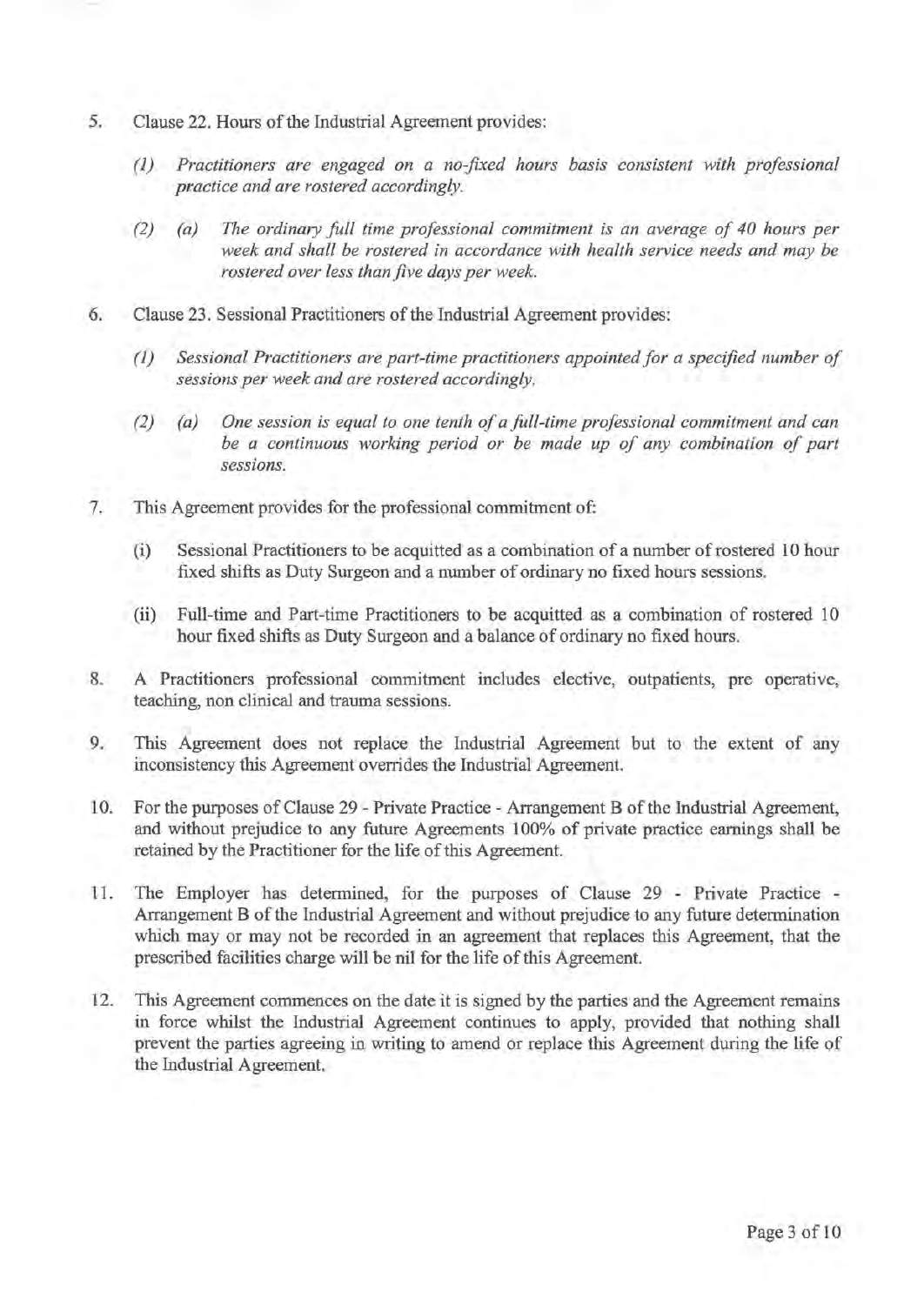- 13. An election to participate in both the Duty Roster and the On Call Roster can be made at any time during the life of this Agreement.
- 14. An election to participate in both the Duty Roster and the On Call Roster may not be withdrawn during the life of this Agreement.
	- 15. Notwithstanding any other provision of this Agreement, where the Industrial Agreement provides that an entitlement to Shift, Weekend and Public Holiday Penalties or other penalty rate is calculated on the basis of a proportion of salary the reference salary rate shall remain the salary prescribed in the Industrial Agreement.
	- 16. The Head of Department and each full-time Orthopaedic Surgeon will agree in writing on:
		- (i) the number and pattern of Duty Surgeon shifts to be worked; and
		- (ii) the number and pattern of On Call Shifts to be worked.
	- 17. The Head of Department and each sessional Orthopaedic Surgeon will agree in writing on:
		- (i) (a) the number and pattern of ordinary sessions and the number and pattern of Duty Surgeon shifts to be worked;
			- (b) the number and pattern of On Call Shifts to be worked; and
			- ( c) the number and the pattern of ordinary sessions to be worked if this Agreement ceases to apply.
		- (ii) The number of contracted sessions for which a sessional Practitioner is engaged, immediately prior to the commencement of this Agreement does not limit what may be agreed for the purposes of this Clause.
		- (iii) Unless there is agreement to the contrary the number of ordinary sessions to be worked if this Agreement ceases to apply is the number of sessions for which the Practitioner was engaged immediately prior to the commencement of this Agreement.
	- 18. Hours worked under this Agreement shall count for all purposes for leave accrued pursuant to Clause 23 - Sessional Practitioners subclause (8) of the Industrial Agreement in perpetuity.
	- 19. When a Practitioner proceeds on any form of leave on a day that the Practitioner would otherwise have been rostered to work as a Duty Surgeon, the Practitioner shall be paid as if the Practitioner had worked that day.

#### **Sessional Orthopaedic Surgeon**

20. The sessional rate for an Orthopaedic Surgeon under Arrangement A is:

| Relevant<br>Experience | On and from<br>$1 - Oct-2016$ | On and from<br>1-Oct-2017 | On and from<br>$1 - Oct - 2018$ |
|------------------------|-------------------------------|---------------------------|---------------------------------|
| Year 1                 | \$669                         | \$679                     | \$690                           |
| Year <sub>2</sub>      | \$688                         | \$698                     | \$708                           |
| Year <sub>3</sub>      | \$706                         | \$716                     | \$727                           |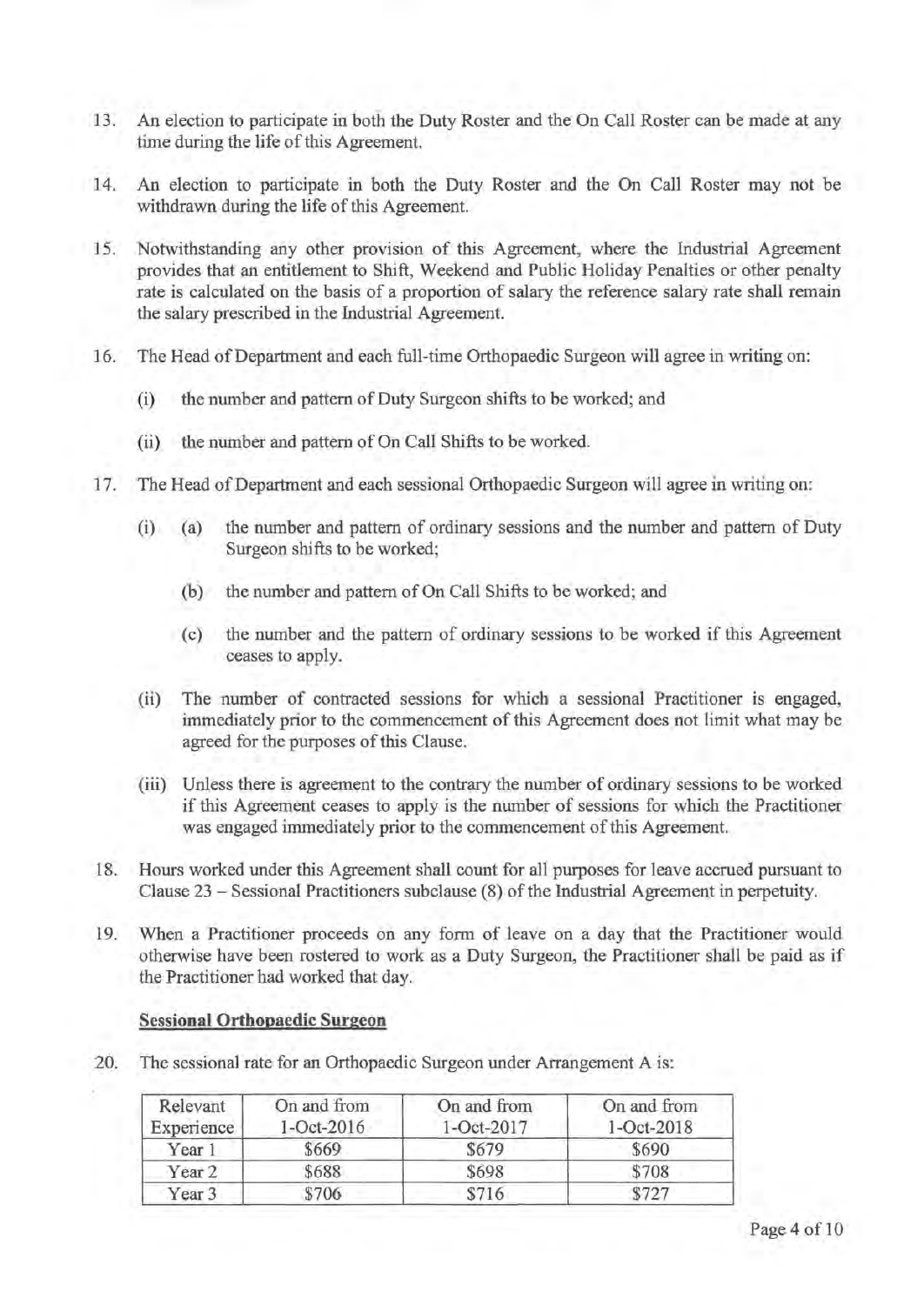| Relevant<br>Experience | On and from<br>1-Oct-2016 | On and from<br>1-Oct-2017 | On and from<br>1-Oct-2018 |
|------------------------|---------------------------|---------------------------|---------------------------|
| Year <sub>4</sub>      | \$726                     | \$737                     | \$748                     |
| Year 5                 | \$746                     | \$758                     | \$769                     |
| Year 6                 | \$768                     | \$779                     | \$791                     |
| Year 7                 | \$790                     | \$802                     | \$814                     |
| Year 8                 | \$812                     | \$825                     | \$837                     |
| Year 9                 | \$838                     | \$850                     | \$863                     |

21. The sessional rate for an Orthopaedic Surgeon under Arrangement B is:

| Relevant<br>Experience | On and from<br>1-Oct-2016 | On and from<br>1-Oct-2017 | On and from<br>1-Oct-2018 |
|------------------------|---------------------------|---------------------------|---------------------------|
| Year 1                 | \$465                     | \$472                     | \$479                     |
| Year 2                 | \$483                     | \$490                     | \$498                     |
| Year <sub>3</sub>      | \$501                     | \$509                     | \$517                     |
| Year <sub>4</sub>      | \$522                     | \$530                     | \$537                     |
| Year 5                 | \$542                     | \$550                     | \$558                     |
| Year 6                 | \$563                     | \$572                     | \$580                     |
| Year 7                 | \$586                     | \$594                     | \$603                     |
| Year 8                 | \$608                     | \$617                     | \$626                     |
| Year 9                 | \$633                     | \$643                     | \$653                     |

22. In addition to the sessional rate prescribed herein, applicable allowances are paid at the rates prescribed in the Industrial Agreement.

# **Full-Time - Orthopaedic Surgeon**

23. The annual base salary of a Full-Time Orthopaedic Surgeon under Arrangement A is:

| Relevant          | On and from | On and from | On and from |
|-------------------|-------------|-------------|-------------|
| Experience        | 1-Oct-2016  | 1-Oct-2017  | 1-Oct-2018  |
| Year 1            | \$305,916   | \$310,504   | \$315,162   |
| Year <sub>2</sub> | \$314,969   | \$319,693   | \$324.489   |
| Year <sub>3</sub> | \$325,314   | \$330,193   | \$335,146   |
| Year 4            | \$337,080   | \$342,135   | \$347,268   |
| Year 5            | \$347,299   | \$352,507   | \$357,796   |
| Year 6            | \$360,231   | \$365,634   | \$371,119   |
| Year 7            | \$371,869   | \$377,446   | \$383,108   |
| Year <sub>8</sub> | \$384,803   | \$390,574   | \$396,433   |
| Year 9            | \$399,028   | \$405,013   | \$411,089   |

24. The annual base salary of a Full-Time Orthopaedic Surgeon under Arrangement B is:

| Relevant          | On and from | On and from | On and from |
|-------------------|-------------|-------------|-------------|
| Experience        | 1-Oct-2016  | 1-Oct-2017  | 1-Oct-2018  |
| Year 1            | \$199,278   | \$202,267   | \$205,301   |
| Year <sub>2</sub> | \$208,331   | \$211,456   | \$214,628   |
| Year 3            | \$218,676   | \$221,956   | \$225,285   |
| Year 4            | \$230,442   | \$233,898   | \$237,407   |
| Year 5            | \$240,661   | \$244,270   | \$247,935   |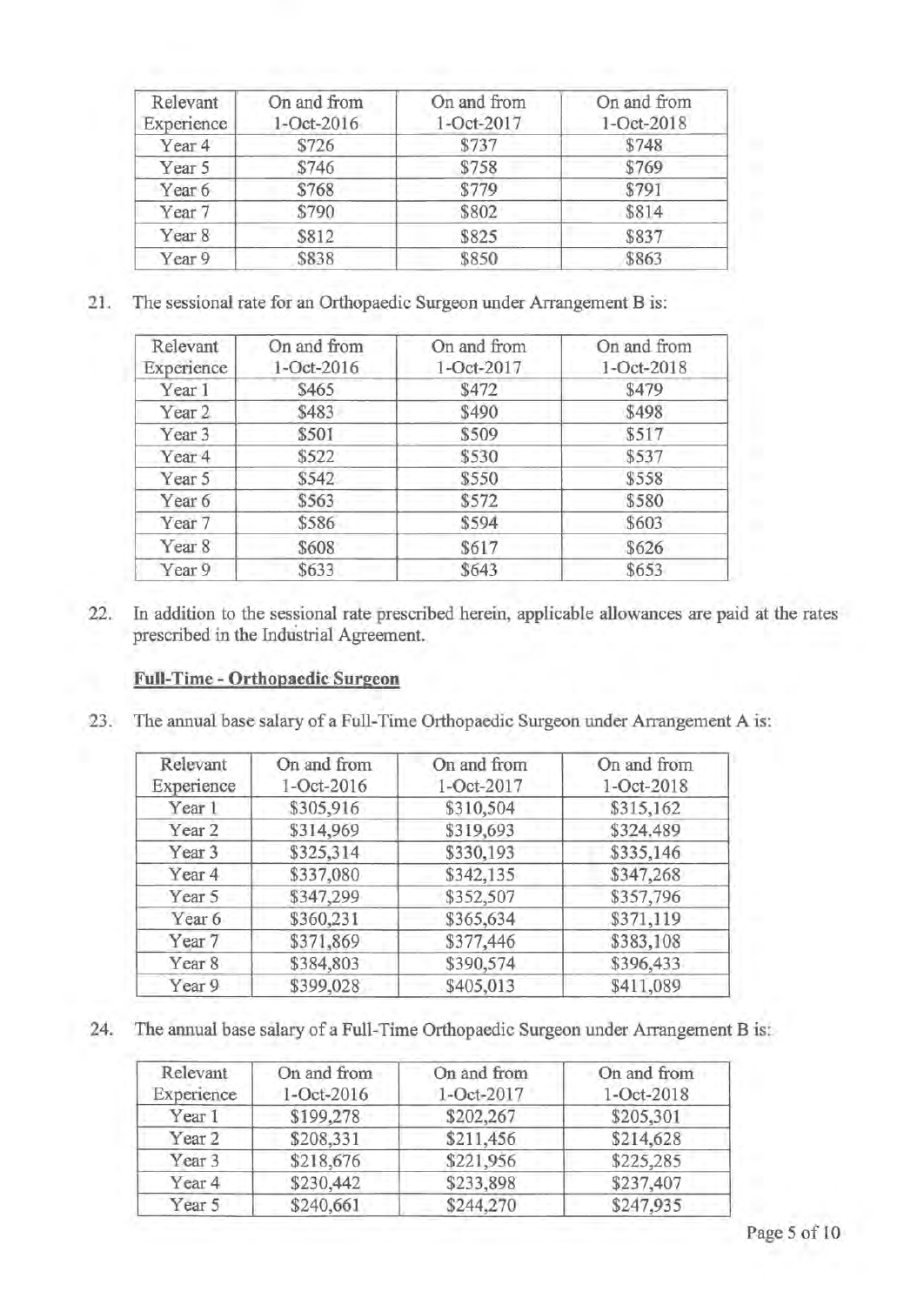| Relevant<br>Experience | On and from<br>1-Oct-2016 | On and from<br>1-Oct-2017 | On and from<br>1-Oct-2018 |
|------------------------|---------------------------|---------------------------|---------------------------|
| Year 6                 | \$253.593                 | \$257,397                 | \$261,258                 |
| Year 7                 | \$265,231                 | \$269,209                 | \$273,247                 |
| Year 8                 | \$278,165                 | \$282,337                 | \$286,572                 |
| Year 9                 | \$292,390                 | \$296,776                 | \$301,228                 |

- 25. In addition to the annual full-time base salary prescribed herein, applicable allowances are paid, at the rates prescribed in the Industrial Agreement.
- 26. Part-time practitioners will receive the above rates on a pro rata basis.

## **PART 2: DUTY ORTHOPAEDIC SURGEON: TRAUMA ROSTER**

27. Duty Surgeons are paid the following daily shift rate for each rostered Monday to Friday day shift worked as a Duty Surgeon. Where under:

| Relevant<br>Experience | On and from<br>1-Oct-2016 | On and from<br>1-Oct-2017 | On and from<br>1-Oct-2018 |
|------------------------|---------------------------|---------------------------|---------------------------|
| Year 1                 | \$2,229                   | \$2,262                   | \$2,296                   |
| Year 2                 | \$2,283                   | \$2,317                   | \$2,352                   |
| Year 3                 | \$2,338                   | \$2,373                   | \$2,408                   |
| Year 4                 | \$2,395                   | \$2,431                   | \$2,468                   |
| Year 5                 | \$2,456                   | \$2,493                   | \$2,531                   |
| Year <sub>6</sub>      | \$2,520                   | \$2,558                   | \$2,596                   |
| Year 7                 | \$2,585                   | \$2,624                   | \$2,663                   |
| Year 8                 | \$2,653                   | \$2,693                   | \$2,733                   |
| Year 9                 | \$2,724                   | \$2,765                   | \$2,807                   |

(i) Arrangement A:

(ii) Arrangement B:

| Relevant<br>Experience | On and from<br>1-Oct-2016 | On and from<br>1-Oct-2017 | On and from<br>1-Oct-2018 |
|------------------------|---------------------------|---------------------------|---------------------------|
| Year 1                 | \$1,717                   | \$1,743                   | \$1,769                   |
| Year 2                 | \$1,772                   | \$1,799                   | \$1,826                   |
| Year 3                 | \$1,826                   | \$1,853                   | \$1,881                   |
| Year 4                 | \$1,884                   | \$1,912                   | \$1,941                   |
| Year 5                 | \$1,945                   | \$1,974                   | \$2,004                   |
| Year 6                 | \$2,010                   | \$2,040                   | \$2,070                   |
| Year 7                 | \$2,074                   | \$2,105                   | \$2,136                   |
| Year 8                 | \$2,142                   | \$2,174                   | \$2,206                   |
| Year 9                 | \$2,213                   | \$2,246                   | \$2,280                   |

.28. The Daily Shift Rates includes amounts in substitution for applicable professional development, professional expenses, private practice income and private practice cost allowances otherwise payable under the Industrial Agreement.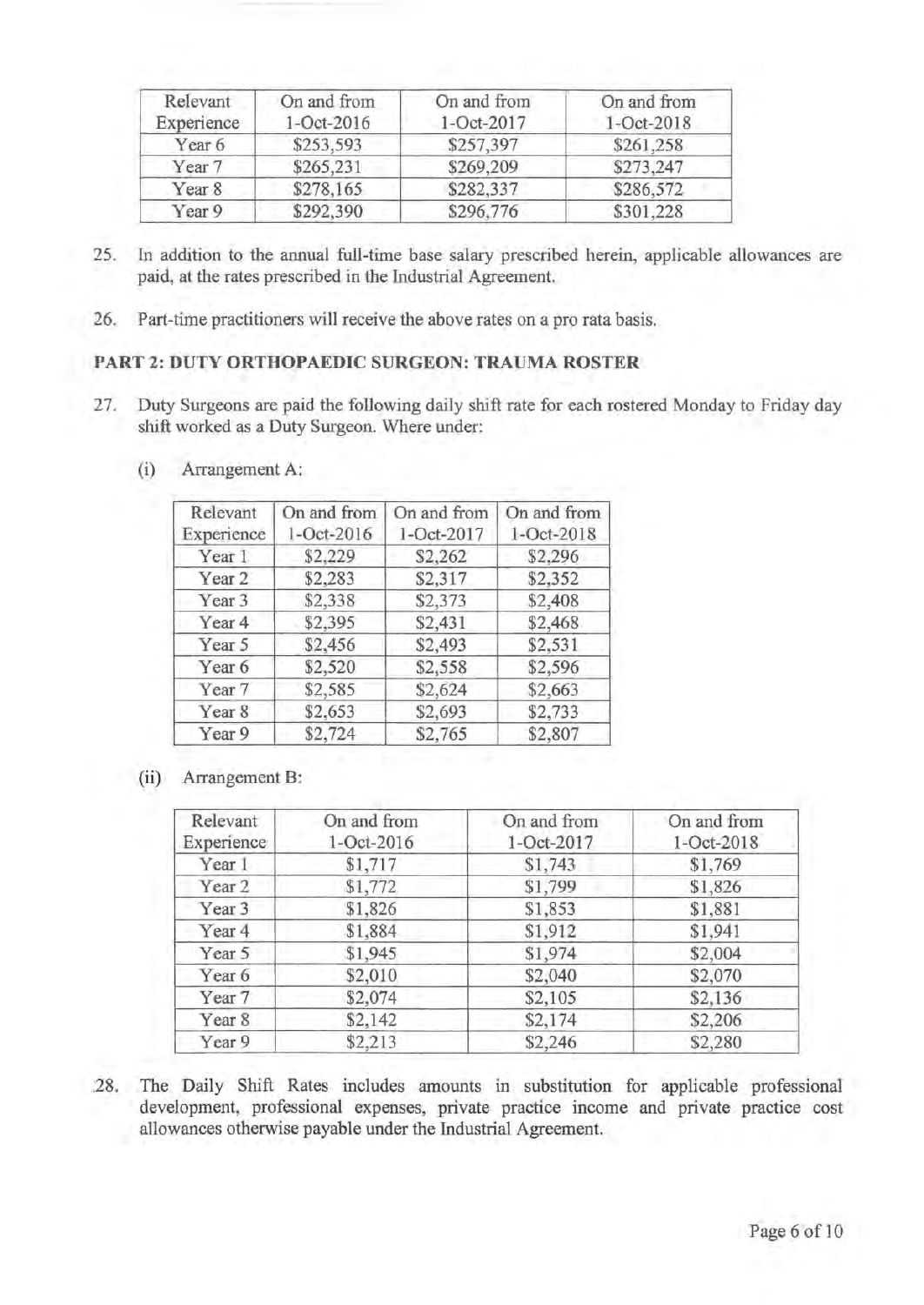- 29. A Sessional Duty Surgeon who agrees to work an extra unrostered Duty Shift at short notice to cover the absence of the Duty Surgeon rostered on will be paid 150% of the daily rate for the shift worked or such other arrangements as agreed in writing.
- 30. A full-time Duty Surgeon who works extra Duty Shifts to that which would have normally been rostered in a fortnight will be paid at the prescribed rate for each additional Duty Shift worked and will accrue ten hours of annual leave for each additional duty shift worked. This is in addition to any other annual leave accrued in accordance with Clause 34 - Annual Leave of the Industrial Agreement.

# **PART 3: ORTHOPAEDIC SURGEON: TRAUMA ON CALL ROSTER**

31. The On Call Payment of one flat rate per On Call shift of 10 or 14 hours, on other than a Public Holiday, will be:

| On and from | On and from | On and from |
|-------------|-------------|-------------|
| 1-Oct-2016  | 1-Oct-2017  | 1-Oct-2018  |
| \$824       | \$837       | \$849       |

32. The On Call Payment of one flat rate per On Call shift of 10 or 14 hours on a Public Holiday will be:

| On and from | On and from | On and from      |
|-------------|-------------|------------------|
| 1-Oct-2016  | 1-Oct-2017  | $1 - Oct - 2018$ |
| \$1,237     | \$1,256     | \$1,275          |

33. A practitioner rostered on call, who is called back to the hospital is paid (in addition to the prescribed Flat Rate On Call payment) the same prescribed flat rate allowance for each call back. If one attendance at the hospital is for a continuous period of more than 4 hours then an additional flat rate allowance is paid. If that attendance continues then payments are made for each subsequent 4 hour period of attendance as illustrated below:

| Continuous Period of Attendance          | Total<br>Ordinary<br>Call<br>back<br>Payment | Total<br>Sunday<br>Call back<br>Payment | Total<br>After<br>Midnight<br>Call Back<br>Payment | <b>Total Public</b><br>Holiday Call<br>Back<br>Payments |  |
|------------------------------------------|----------------------------------------------|-----------------------------------------|----------------------------------------------------|---------------------------------------------------------|--|
|                                          | On and from 1 Oct 2016                       |                                         |                                                    |                                                         |  |
| up to 4 hours                            | \$824                                        | \$939                                   | \$1,072                                            | \$1,237                                                 |  |
| of more than 4 hours and up to 8 hours   | \$1,649                                      | \$1,877                                 | \$2,144                                            | \$2,475                                                 |  |
| of more than 8 hours and up to 12 hours  | \$2,475                                      | \$2,816                                 | \$3,216                                            | \$3,711                                                 |  |
| of more than 12 hours and up to 16 hours | \$3,300                                      | \$3,754                                 | \$4,288                                            | \$4,948                                                 |  |
|                                          | On and from 1 Oct 2017                       |                                         |                                                    |                                                         |  |
| up to 4 hours                            | \$837                                        | \$953                                   | \$1,088                                            | \$1,256                                                 |  |
| of more than 4 hours and up to 8 hours   | \$1,674                                      | \$1,905                                 | \$2,176                                            | \$2,512                                                 |  |
| of more than 8 hours and up to 12 hours  | \$2,512                                      | \$2,858                                 | \$3,264                                            | \$3,767                                                 |  |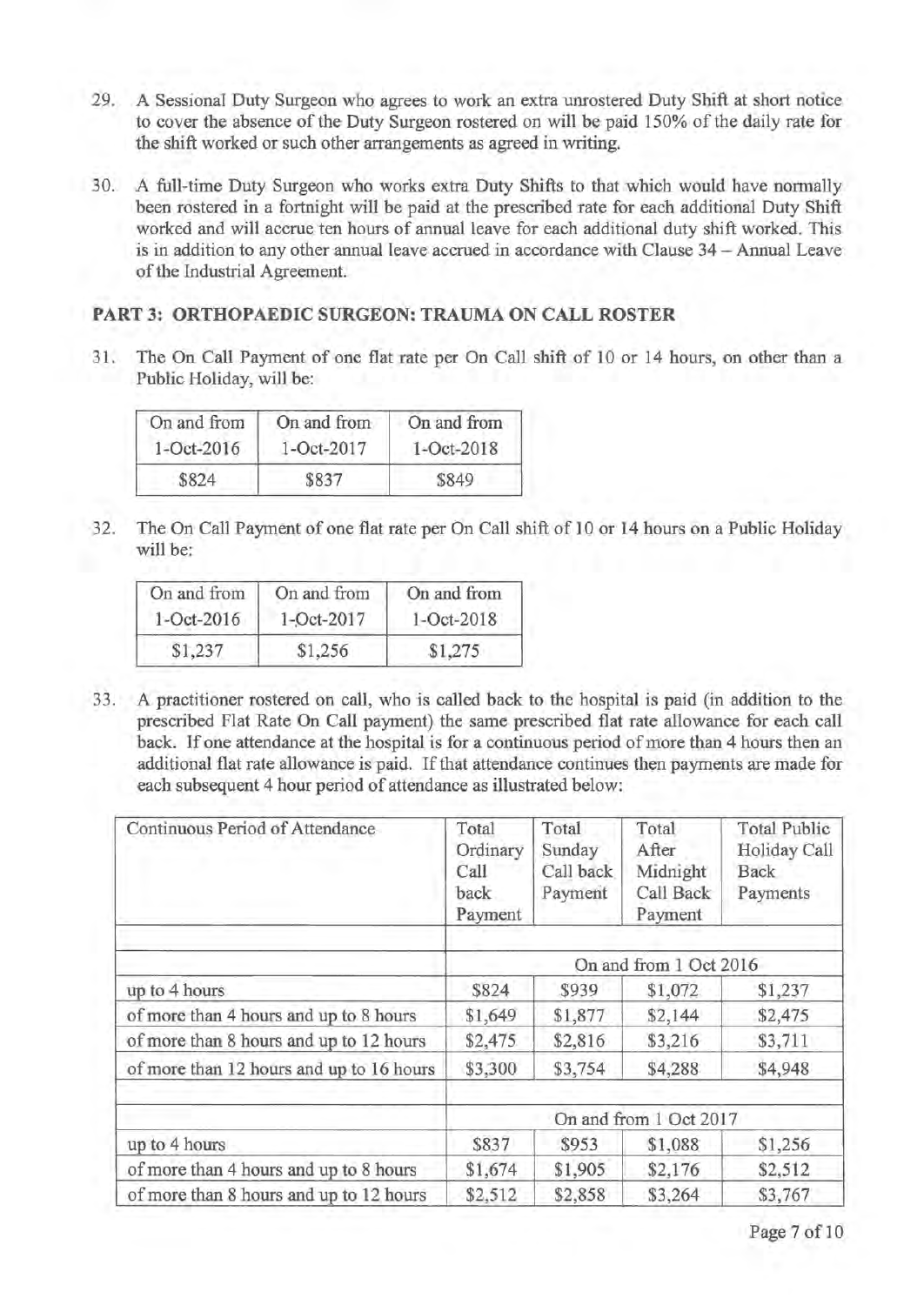| of more than 12 hours and up to 16 hours | \$3,349                                   | \$3,811                                 | \$4,353                                            | \$5,022                                             |
|------------------------------------------|-------------------------------------------|-----------------------------------------|----------------------------------------------------|-----------------------------------------------------|
| Continuous Period of Attendance          | Total<br>Ordinary<br>Call back<br>Payment | Total<br>Sunday<br>Call back<br>Payment | Total<br>After<br>Midnight<br>Call Back<br>Payment | Total<br>Public<br>Holiday<br>Call Back<br>Payments |
|                                          | On and from 1 Oct 2018                    |                                         |                                                    |                                                     |
| up to 4 hours                            | \$849                                     | \$967                                   | \$1,104                                            | \$1,275                                             |
| of more than 4 hours and up to 8 hours   | \$1,699                                   | \$1,933                                 | \$2,208                                            | \$2,549                                             |
| of more than 8 hours and up to 12 hours  | \$2,549                                   | \$2,901                                 | \$3,313                                            | \$3,823                                             |
| of more than 12 hours and up to 16 hours | \$3,400                                   | \$3,868                                 | \$4,418                                            | \$5,098                                             |

- 34. The flat rate On Call and Call Back allowances are paid in substitution for all On Call and Call Back allowances and for Shift, Weekend or Public Holiday Penalties which might otherwise be payable under the Industrial Agreement for the Practitioners' rostered periods under this Agreement.
- 35. In extenuating circumstances, with the agreement of the On Call Surgeon, short term cover may be provided on an ad hoc basis by the surgeon across more than one on call roster. The Practitioner will be paid at the rate of 150% of the relevant rate. Payment for Call Backs at other than the Practitioners usual roster shall commence from the time the Practitioner embarks on the journey to work.

### **PART 4: DUTY SURGEON - SERVICE COMMITMENTS**

- 36. Duty Roster cover will be rostered by the Head of Department. The roster will be developed in consultation with staff and consistent with the parameters agreed as per Clause 16 and 17 of this Agreement. Duty Roster cover will be exclusive on site presence during the rostered period as a Duty Roster at the rostering hospital (8am to 6pm). When so rostered Duty Surgeons will:
	- (i) Withdraw from any other commitments in the public or private sector whilst providing Duty Cover.
	- (ii) Attend the hospital as rostered (8am to 6pm), and as Consultant oversee or manage the care of Orthopaedic Trauma surgical emergency patients awaiting review, referral, definitive management, treatment and surgery. Supervise and conduct a ward round of all Orthopaedic Trauma surgical emergency patients requiring review within the hospital during the period rostered as the duty surgeon (8am to 6pm).
	- (iii) Where practicable, take responsibility for the management of all Orthopaedic Trauma surgical Emergency patients admitted during the rostered period as the Duty Surgeon whether coming in during the period rostered, or having being admitted previously, and those referred by another unit, requiring emergency management or surgery during that period.
	- (iv) Where practicable take to theatre all Orthopaedic Trauma surgical emergency cases which are ready for, or deemed necessary for surgery during the period, and oversee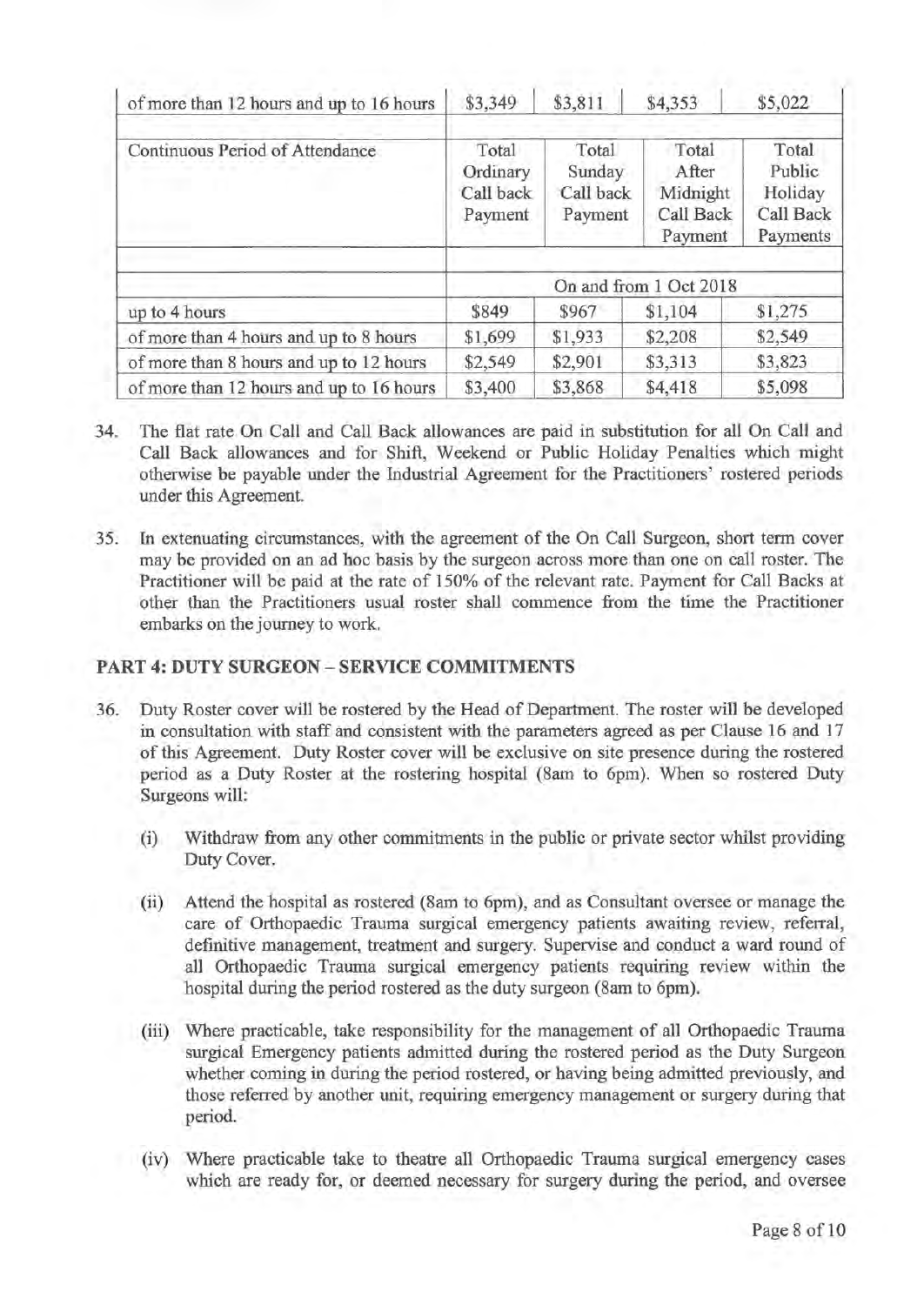(including where required calling in another surgeon), or perform these operations during that period, on site.

- (v) Supervise on site the running of the Orthopaedic Trauma surgery lists at the hospital.
- (vi) Provide a handover of Orthopaedic Trauma surgical patients requiring emergency care, or concern, as appropriate to the next shift consultant at the end of the Duty Surgeon shift.
- (vii) Review Orthopaedic Trauma surgical referrals that may occur on the day in a timely fashion, give a written or oral opinion, or take over care from the referring unit where appropriate.
- (viii) Take over care of any patient that falls within the Orthopaedic Trauma Surgeon's area of surgical expertise as agreed with the referring team.
- 3 7. Where the Head of Department is satisfied that a Duty Surgeon must leave the hospital in order to personally attend to a clinical emergency at another facility, (i.e. where there is a clear and present danger of loss of life or limb) the Head of Department will release the Duty Surgeon from duty for the period reasonably required to attend to the emergency.

# **PART 5: ON CALL SURGEON - SERVICE COMMITMENTS**

- 38. On Call roster cover will be rostered by the Head of Department. The roster will be developed in consultation with staff and consistent with the parameters agreed as per Clause 16 and 17 of this Agreement. When so rostered On Call Surgeons will:
	- (i) Withdraw from any other On Call or availability arrangements in the public sector subject to Clause 33 and in the private sector whilst providing On Call Roster cover.
	- (ii) Attend as appropriate the hospital when recalled by a Registrar or Consultant at the hospital.
	- (iii) Take responsibility for the management of all Orthopaedic Trauma Surgery cases whether coming in during the period On Call, or having being admitted previously and those referred by another unit, requiring management or surgery during the that period.
	- (iv) Where practicable, take to theatre all Orthopaedic Trauma Surgery cases which are ready for, or deemed necessary for surgery during that period and oversee including where required calling in another Surgeon, or perform these operations during that period.
	- (v) When rostered On Call on a weekend, the Practitioner will conduct a daily ward round of all Orthopaedic Trauma, Elective and Referred (unless another Surgeon specifically stipulates they will review their own elective patients over the weekend) Orthopaedic Surgery patients at the hospital needing clinical review, management, treatment and surgery by the On Call Surgeon.
- 39. Routine weekend ward rounds will be paid as a Call Back.
- 40. The service obligations on public holidays are the same as those for weekends.